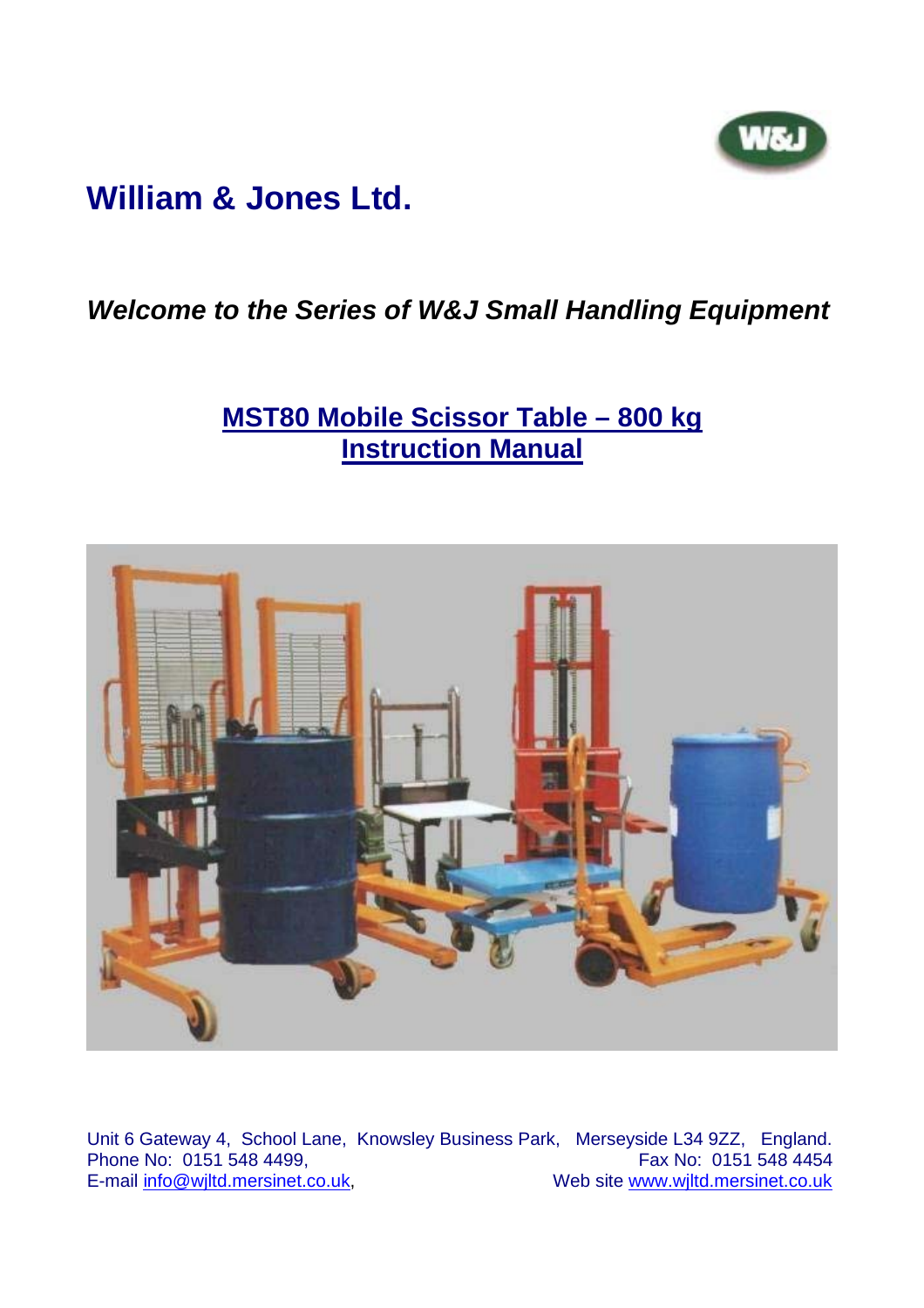

## **Instruction Manual**

| <b>SECTION</b> | <b>CONTENTS</b>                        |
|----------------|----------------------------------------|
| 1              | Introduction                           |
| 2              | Loading and the Use of Equipment       |
| 3              | <b>Routine Maintenance</b>             |
| 3.1            | <b>Support Bar</b>                     |
| 3.2            | <b>Brake</b>                           |
| 3.3            | Castors/Wheels                         |
| 3.4            | <b>Hydraulic Cylinder and Oil Seal</b> |
| 3.5            | Lubrication                            |
| 3.6            | Clean                                  |
| 4              | Coverage and Parts Supply              |

#### **DECLARATION OF CONFORMITY**

 This machine complies with the essential Health and Safety Requirements relating to the Design and Construction of Machinery as defined within "The Supply of Machinery (Safety) Regulations 1992"

Signed on Behalf of :

### **WILLIAM & JONES LTD**

Director:

Unit 6 Gateway 4, School Lane, Knowsley Business Park, Merseyside L34 9ZZ, England. Phone No: 0151 548 4499, E-mail info@wjltd.mersinet.co.uk, Web site www.wjltd.mersinet.co.uk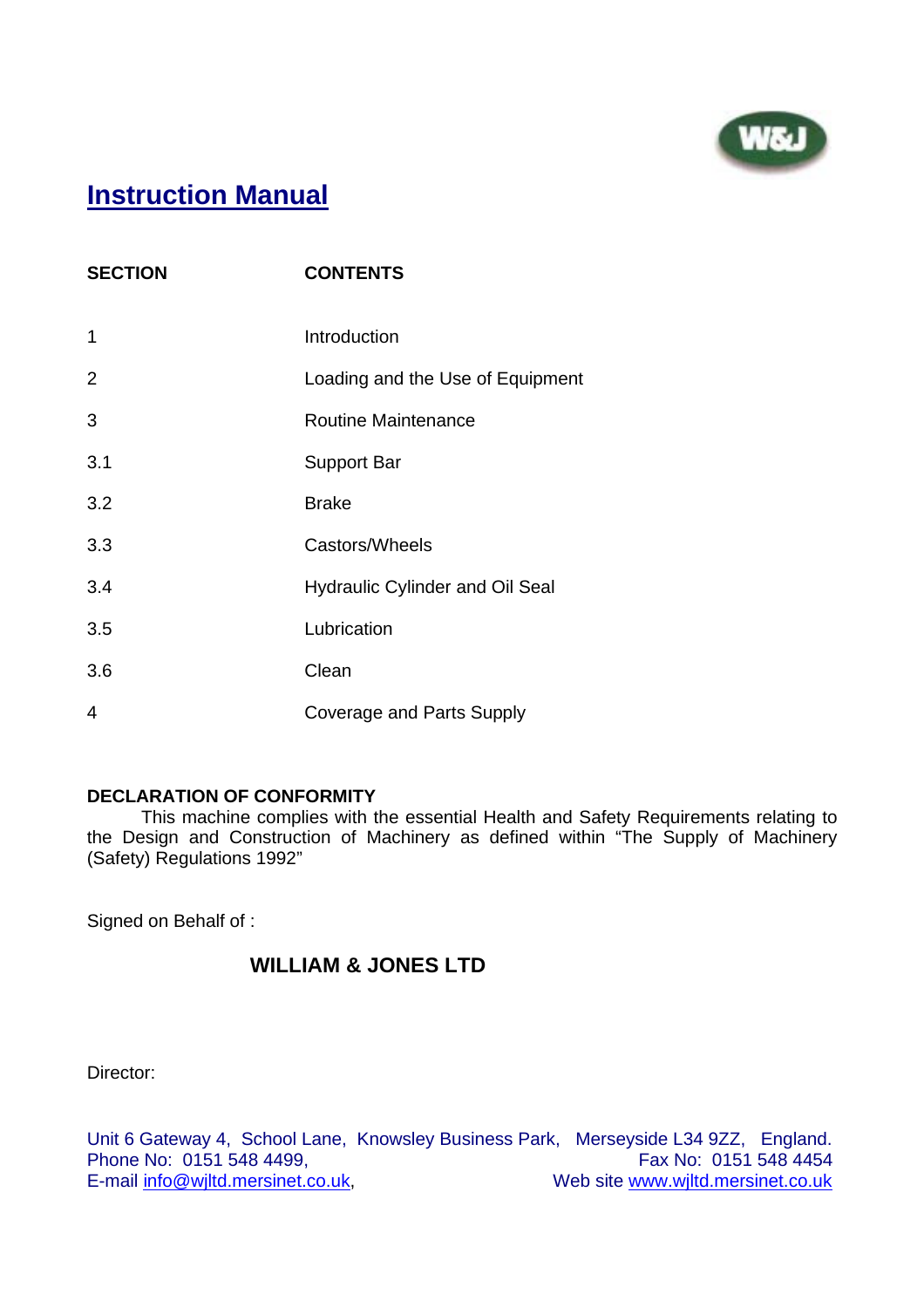

### **Introduction**

- **W&J Mobile Scissor Table** Is Specially Designed for Handling Tools, Dies, Electronic Components, Motors, ……. Etc.
- **W&J Mobile Scissor Table** Provides an Easy and Effective Method of Lifting, Lowering, and Moving.
- **W&J Mobile Scissor Table** Is Constructed with Robust and Welded Steel.

#### **Memo**

- Cap. 800 kg
- Lift Height 1030 mm, Lowered 365 mm
- Foot Operated Hydraulic Pump Lifting (Approx. 60 strokes to Maximum Height)
- Overall Size (mm) : 550 (W) x 1230 (L) x 980 (H)
- Platform Size (mm): 550 (W) x 1000 (L)
- Twin Total Stop Wheel Brakes Included as Standard
- Unladen Weight : Approx. 118 kg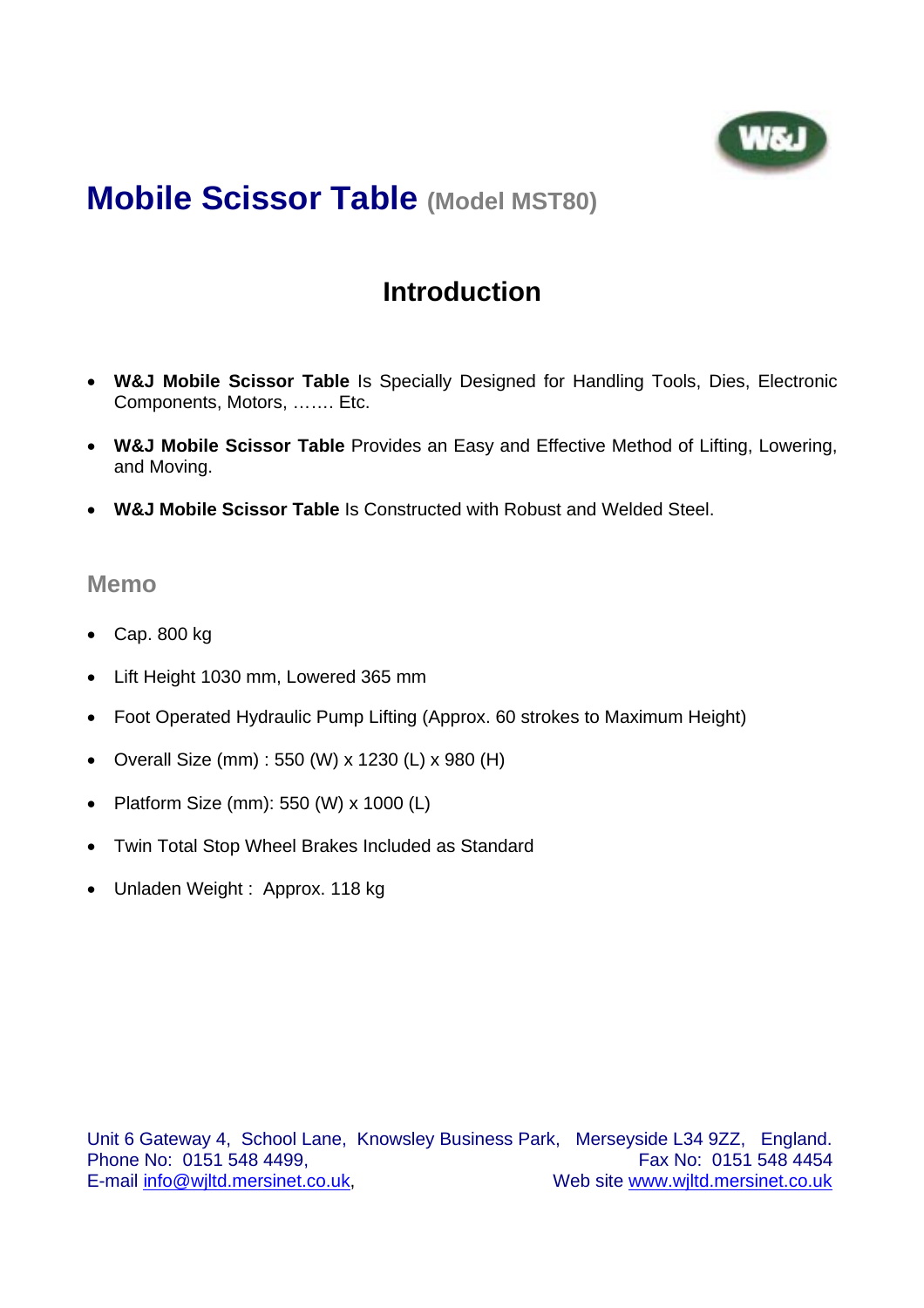

- **A** Fixed Handle
- **B** Platform
- **C** Release Knob
- **D**  Scissor Lift
- **E** Hydraulic Cylinder
- **F** Foot Pedal
- **G** Castors Dia. 150 mm
- **H** Brakes
- **I** Security Lock (Only Required while Maintenance Work is Carrying out)



Unit 6 Gateway 4, School Lane, Knowsley Business Park, Merseyside L34 9ZZ, England. Phone No: 0151 548 4499, **Fax No: 0151 548 4454** E-mail info@wjltd.mersinet.co.uk, Web site www.wjltd.mersinet.co.uk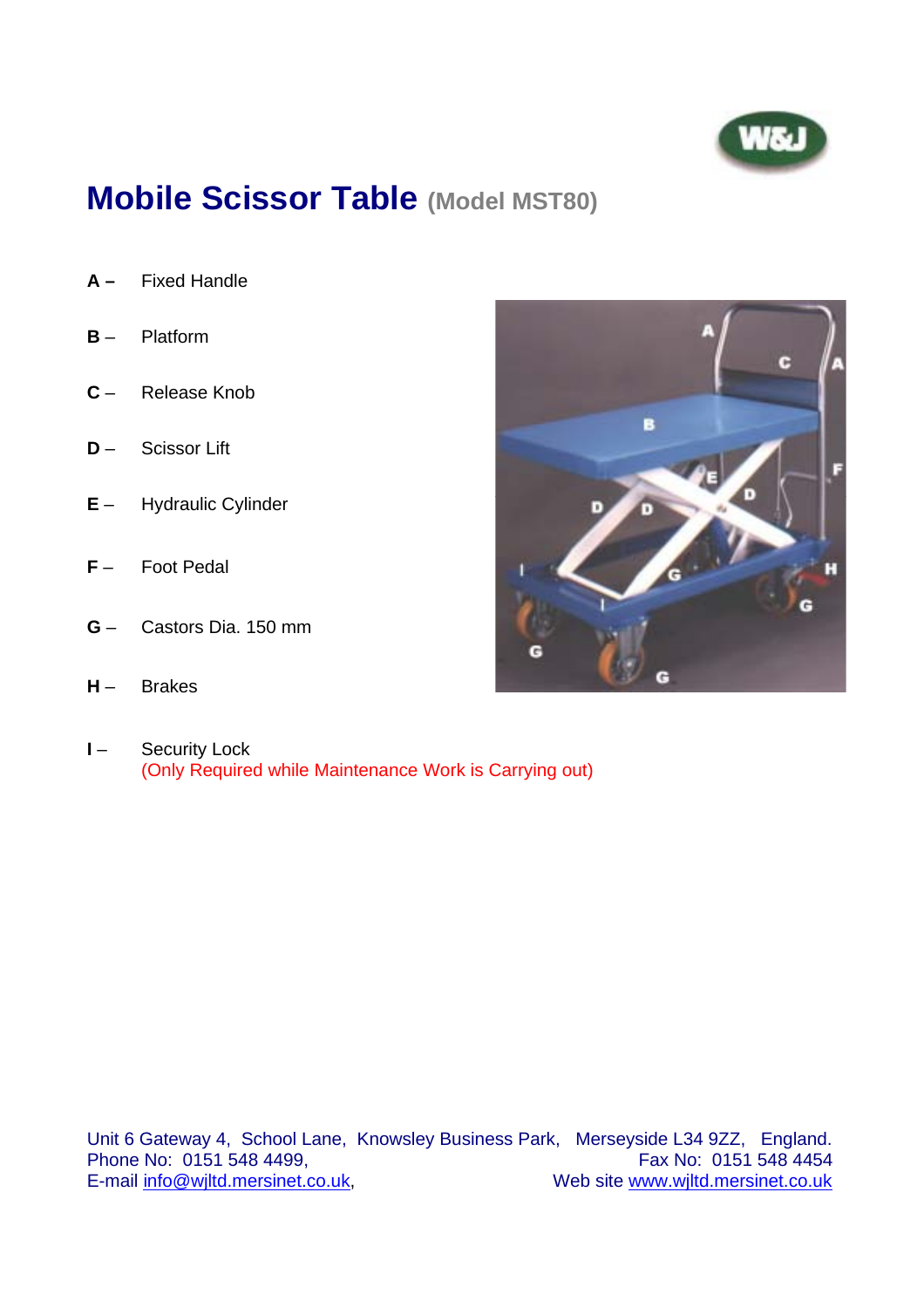

## **Operation Instructions**

### *DO NOT AND ALWAYS:*

- Do not Overload Beyond Rated Capacity
- Do not Fully Release the Release Knob While Lowering
- Do not Work Under Platform While Lifting and Lowering
- Always Use Brake System for Safety
- Always Operate the Scissor Lift Table on Level Ground
- Always Ensure Load is Secured Before Moving
- Always Keep Platform in the Lowest Position While Moving
- Always Ensure the Security Lock are Secured When Maintenance Work is Carrying out

#### *Lifting:*

- 1. Use Brake for Safety
- 2. Ensure Security of the Load
- 3. Turn Valve **"C"** Clockwise
- 4. Use Foot Pump **"F"** to Lift Load
- 5. Release Brake System Before Moving Again

#### *Lowering:*

- 1. Secure Brake System Before Lowering
- 2. Ensure Security of the Load
- 3. Release **"C"** Anti-Clockwise Smoothly to Lower the Load
- 4. Release Brake System for Moving

Unit 6 Gateway 4, School Lane, Knowsley Business Park, Merseyside L34 9ZZ, England. Phone No: 0151 548 4499, **Fax No: 0151 548 4454** E-mail info@wiltd.mersinet.co.uk, Web site www.wiltd.mersinet.co.uk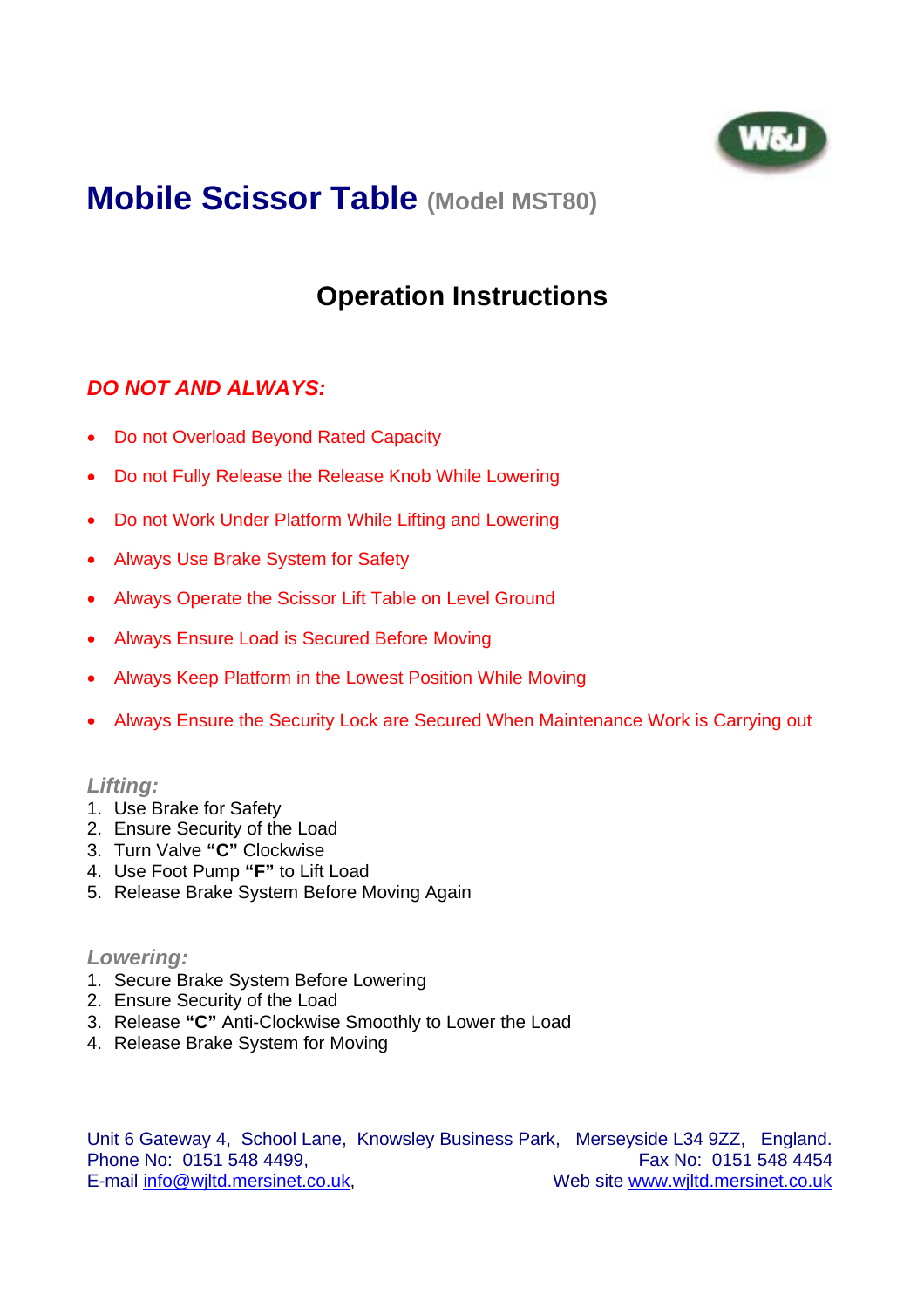

### **Routine Maintenance**

- **Security Lock – Always Ensure the Security Lock is Secured in Position When Maintenance Work is Carried out**
- **Brake –** Check Brake System Regularly and Make Sure Brake System Is Always in Working Condition
- **Castors/Wheels** Check Castors/Wheels Regularly and Make Sure they are in Good Condition. **Replace with New Castors/Wheels for an Unable Working Condition.**

**Hydraulic Cylinder and Oil Seals –** Check if Any Oil is Leaking Regularly. **Replace Oil Seal if Necessary. Refill with Standard Hydraulic Oil such as Shell Tellus 27** 

**Lubrication –** N/A

**Clean –** Use Cloth or Paper Tower to Clean the Equipment Regularly.

Unit 6 Gateway 4, School Lane, Knowsley Business Park, Merseyside L34 9ZZ, England. Phone No: 0151 548 4499. E-mail info@wiltd.mersinet.co.uk, Web site www.wiltd.mersinet.co.uk